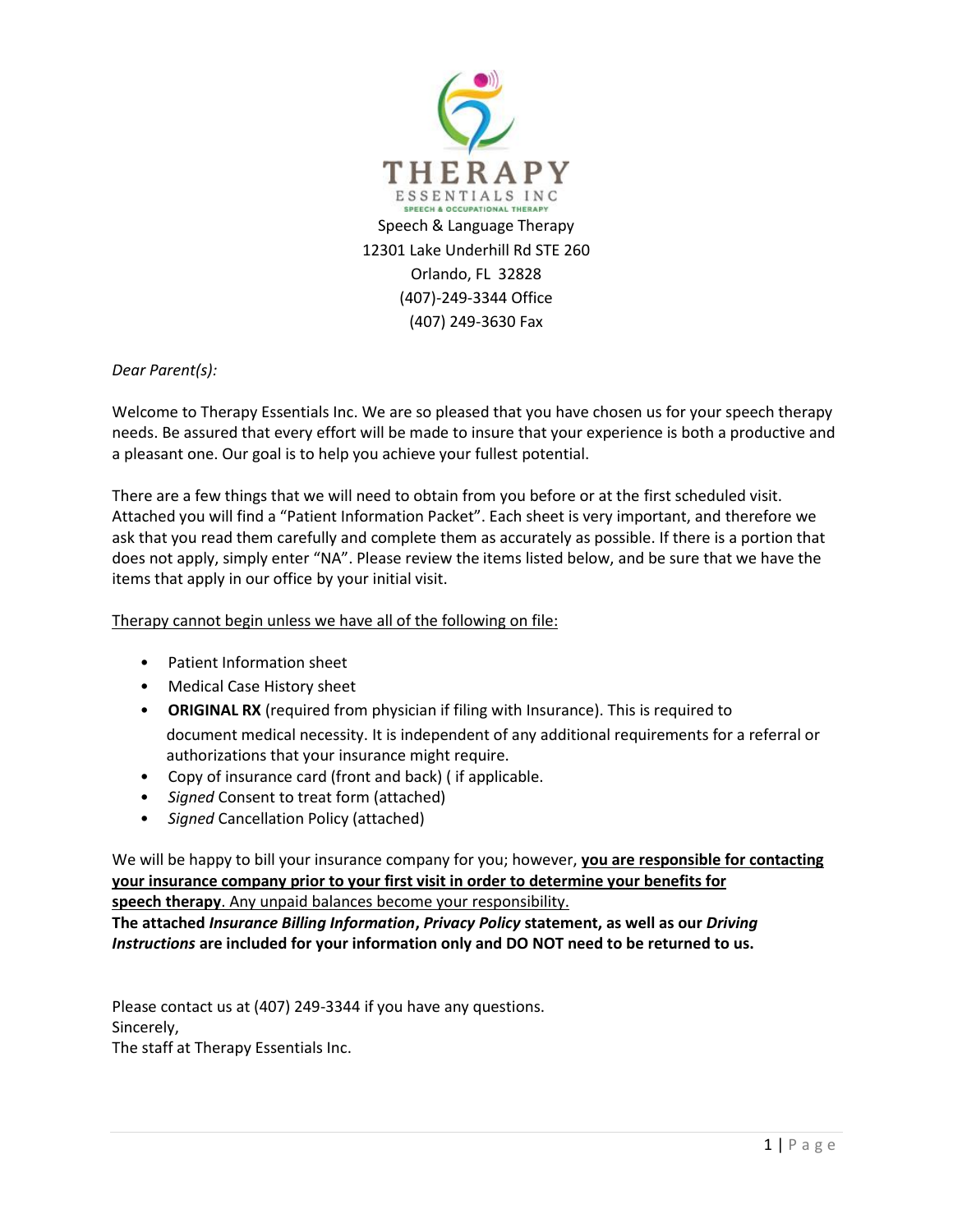| <b>Patient Information</b>                                               |  |                                                                                  |  |  |
|--------------------------------------------------------------------------|--|----------------------------------------------------------------------------------|--|--|
|                                                                          |  |                                                                                  |  |  |
|                                                                          |  | Male _________ Female ________ Date of Birth: __________________________________ |  |  |
| <b>Street Address</b>                                                    |  |                                                                                  |  |  |
|                                                                          |  |                                                                                  |  |  |
| Cell Ph. ________________________ Work Ph. _____________________         |  |                                                                                  |  |  |
|                                                                          |  |                                                                                  |  |  |
| <b>Referring Physician:</b>                                              |  |                                                                                  |  |  |
|                                                                          |  |                                                                                  |  |  |
| <b>Clinic Address:</b>                                                   |  |                                                                                  |  |  |
| <b>Reason for Referral:</b>                                              |  |                                                                                  |  |  |
| Diagnostic code (if known)                                               |  |                                                                                  |  |  |
| __ Private Pay                                                           |  | Funding Information: Check those that apply and provide copy of insurance card.  |  |  |
|                                                                          |  |                                                                                  |  |  |
|                                                                          |  |                                                                                  |  |  |
| ____ HMO ____ POS ____ PPO _____ Other (specify) _______________________ |  |                                                                                  |  |  |
| Insured's Name:                                                          |  |                                                                                  |  |  |
| Insured's DOB:____________________________                               |  |                                                                                  |  |  |
|                                                                          |  |                                                                                  |  |  |
|                                                                          |  |                                                                                  |  |  |
| Pre Certification Required? Yes/ No (circle one)                         |  |                                                                                  |  |  |
| Is there a secondary Insurance? Yes/No (circle one)                      |  |                                                                                  |  |  |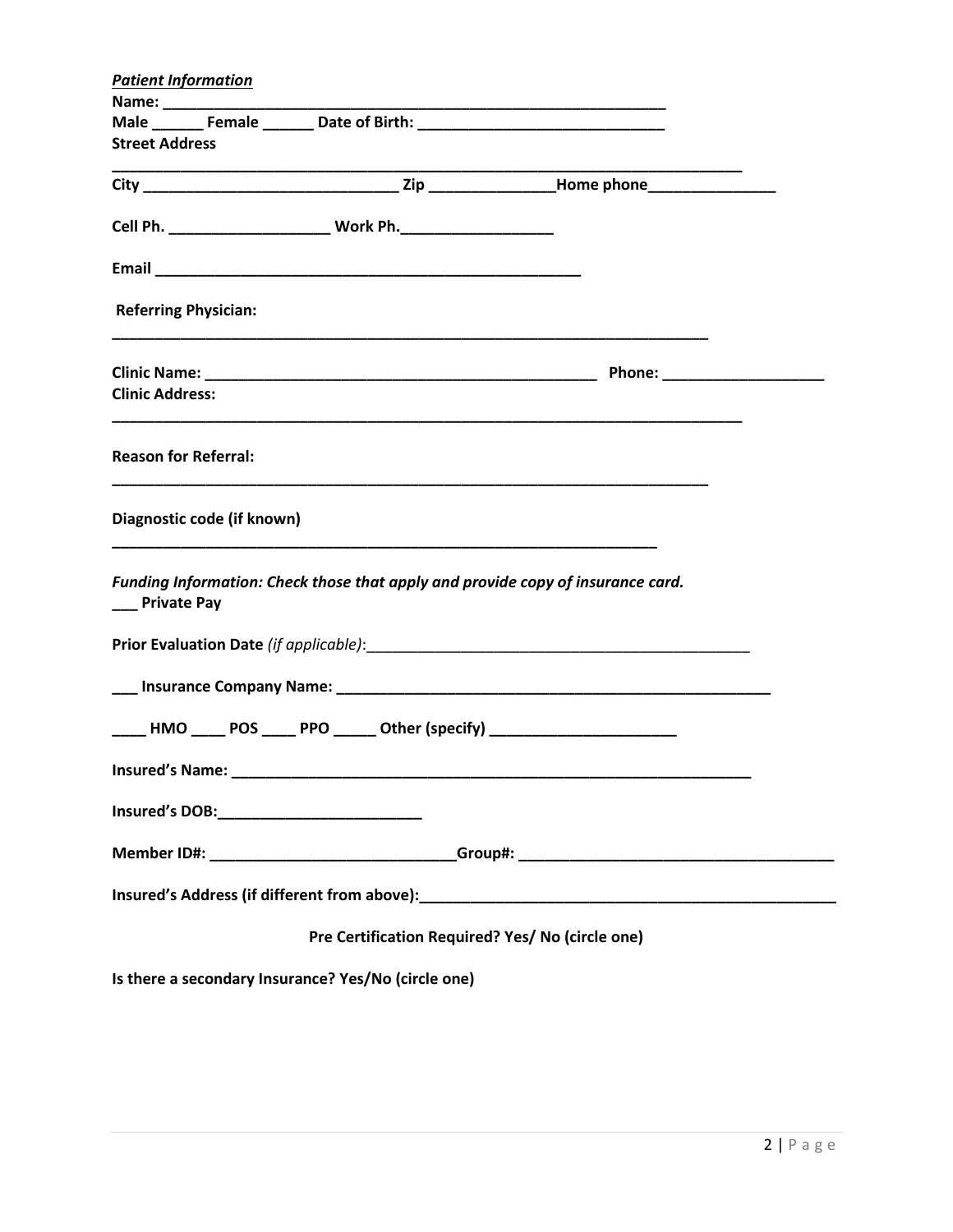# **Patient Medical Information**

|                                                                                            | Is there another language other than English spoken in the home? Yes/No                                        |
|--------------------------------------------------------------------------------------------|----------------------------------------------------------------------------------------------------------------|
| <b>Medical History</b>                                                                     |                                                                                                                |
| Please circle appropriate and complete all questions                                       |                                                                                                                |
| History of Illnesses:<br>History of ear infection? Yes/No                                  | If Yes, is there a diagnosis of chronic Otitis Media (OM)? Yes/No                                              |
| History of Seizures? Yes/No<br>Have you had any special tests done (i.e. MRI scan)? Yes/No | If Yes, please explain: The same state of the state of the state of the state of the state of the state of the |
| Have you had recent Hearing Test? Yes/No                                                   |                                                                                                                |
| Is there a history of:                                                                     |                                                                                                                |
| Yes No                                                                                     | Yes No                                                                                                         |
| Allergies ____ ___                                                                         | Numbness ____ ___                                                                                              |
| ADD/ADHD ___ __                                                                            | Stroke $\_\_\_\_\_\_\_\_\$                                                                                     |
| Sinus Infection ___ ___                                                                    | Paralysis/Paresis ____ __                                                                                      |
| Asthma $\frac{1}{1}$                                                                       | Incoordination of face or tongue muscles ___ __                                                                |
| Learning Disability ____ __                                                                | Genetic Disorder ___ __                                                                                        |
| Broken Nose ___ __                                                                         | Influenza ___ __                                                                                               |
| Bronchitis ___ __                                                                          | Mouth-Breathing ___ __                                                                                         |
| Chronic Colds ___ __                                                                       | Pneumonia ___ __                                                                                               |
| Chronic Laryngitis ___ __                                                                  | Physical defect ___ __                                                                                         |
| Chronic rhinitis ___ __                                                                    | Cleft Palate ___ __                                                                                            |
| Poliomyelitis ___ __                                                                       | Ear Disease ____ __                                                                                            |
| Rheumatic Fever ____ ___                                                                   | Scarlet Fever ____ ___                                                                                         |
| Hearing problem ___ __                                                                     | Syphilis $\frac{\ }{\ }$                                                                                       |
| Typhoid Fever ___ ___                                                                      | Psychological counseling ____ ___                                                                              |
| Tremor/Twitching ___ __                                                                    | Glandular imbalance ___ __                                                                                     |
| Ulcers $\_\_\_\_\_\_\_\_\_\$                                                               | Hyperthyroidism ___ __                                                                                         |
| Visual Problem ___ __                                                                      | Hypothyroidism ___ __                                                                                          |
| Hormone therapy ___ __                                                                     | Whooping Cough ___ __                                                                                          |
| Heart Trouble ___ __                                                                       | Hypertension <sub>___</sub> _                                                                                  |
| Drug Use ___ __                                                                            | Drug Use (non-medicinal) ___ __                                                                                |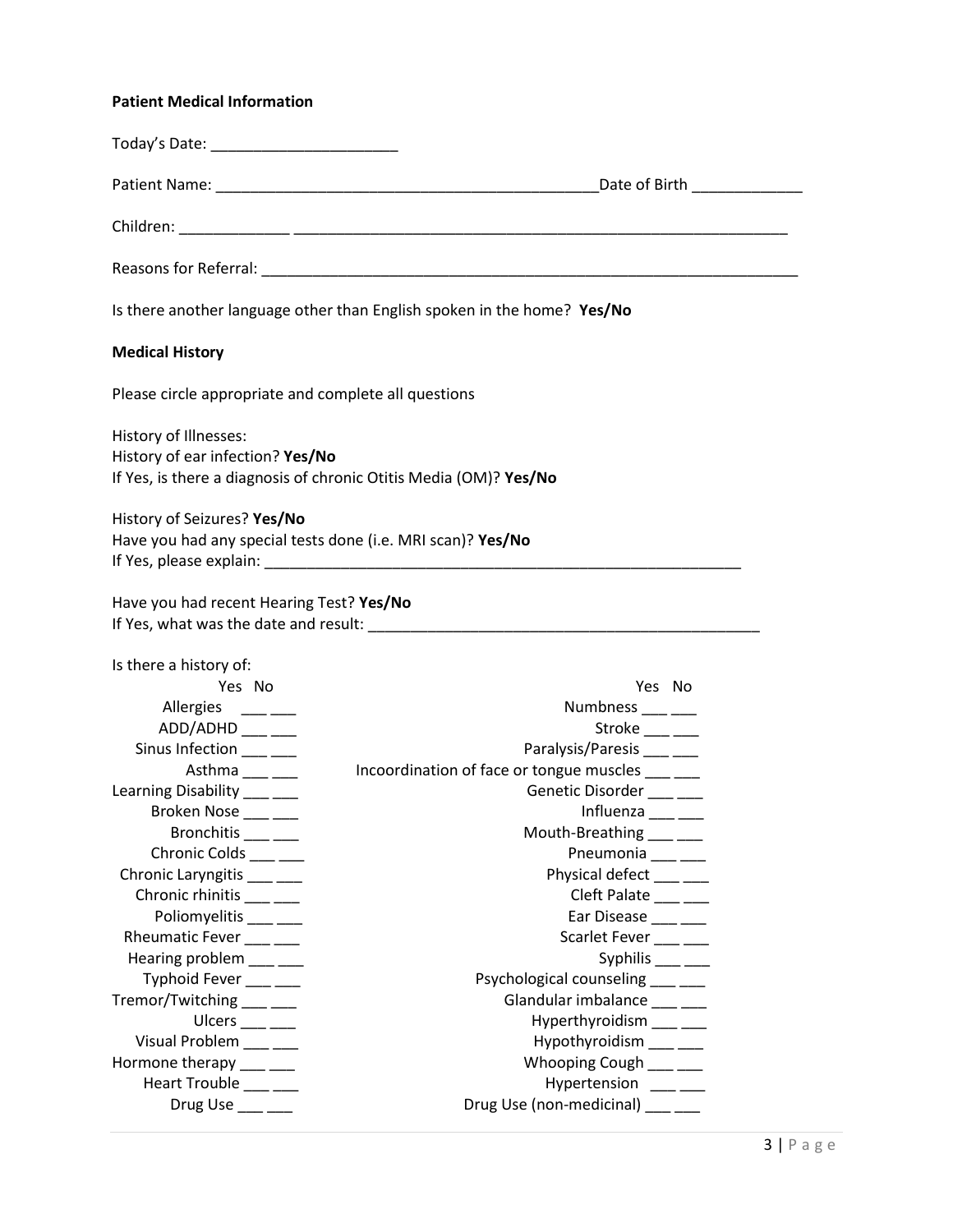Other\_\_\_\_\_\_\_\_\_\_\_\_\_\_\_\_\_\_\_\_

If the answer to any of the above items is "Yes" please explain: Other relevant illnesses and dates:

*Hospitalizations:* Hospital: Date: Reason:

*Current Medications:* Name of Medication : Prescribing Reason:

| rease marking you have a motory by any learly men any by the jonoming.<br>symptoms | Never | Rarely | Frequently | Date of last incidence |
|------------------------------------------------------------------------------------|-------|--------|------------|------------------------|
| Swallowing (cough/chocking/pain)                                                   |       |        |            |                        |
| <b>Stuttered Speech</b>                                                            |       |        |            |                        |
| <b>Expressing thoughts</b>                                                         |       |        |            |                        |
| Orientation                                                                        |       |        |            |                        |
| Judgement                                                                          |       |        |            |                        |
| Problem solving                                                                    |       |        |            |                        |
| Maintaining topic of conversation                                                  |       |        |            |                        |
| Memory                                                                             |       |        |            |                        |
| Focusing/Attending                                                                 |       |        |            |                        |
| Following directions (processing information)                                      |       |        |            |                        |
| Reading/Writing                                                                    |       |        |            |                        |
| Slurred speech                                                                     |       |        |            |                        |
| Word finding                                                                       |       |        |            |                        |

\_\_\_\_\_\_\_\_\_\_\_\_\_\_\_\_\_\_\_\_\_\_\_\_\_\_\_\_\_\_\_\_\_\_\_\_\_\_\_\_\_\_\_\_\_\_\_\_\_\_\_\_\_\_\_\_\_\_\_\_\_\_\_\_\_\_\_\_\_\_\_\_\_\_\_\_\_\_\_\_\_\_\_\_\_

\_\_\_\_\_\_\_\_\_\_\_\_\_\_\_\_\_\_\_\_\_\_\_\_\_\_\_\_\_\_\_\_\_\_\_\_\_\_\_\_\_\_\_\_\_\_\_\_\_\_\_\_\_\_\_\_\_\_\_\_\_\_\_\_\_\_\_\_\_\_\_\_\_\_\_\_\_\_\_\_

\_\_\_\_\_\_\_\_\_\_\_\_\_\_\_\_\_\_\_\_\_\_\_\_\_\_\_\_\_\_\_\_\_\_\_\_\_\_\_\_\_\_\_\_\_\_\_\_\_\_\_\_\_\_\_\_\_\_\_\_\_\_\_\_\_\_\_\_\_\_\_\_\_\_\_\_\_\_\_\_

\_\_\_\_\_\_\_\_\_\_\_\_\_\_\_\_\_\_\_\_\_\_\_\_\_\_\_\_\_\_\_\_\_\_\_\_\_\_\_\_\_\_\_\_\_\_\_\_\_\_\_\_\_\_\_\_\_\_\_\_\_\_\_\_\_\_\_\_\_\_\_\_\_\_\_\_\_\_\_\_

*Please mark if you have a history of difficulty with any of the following:*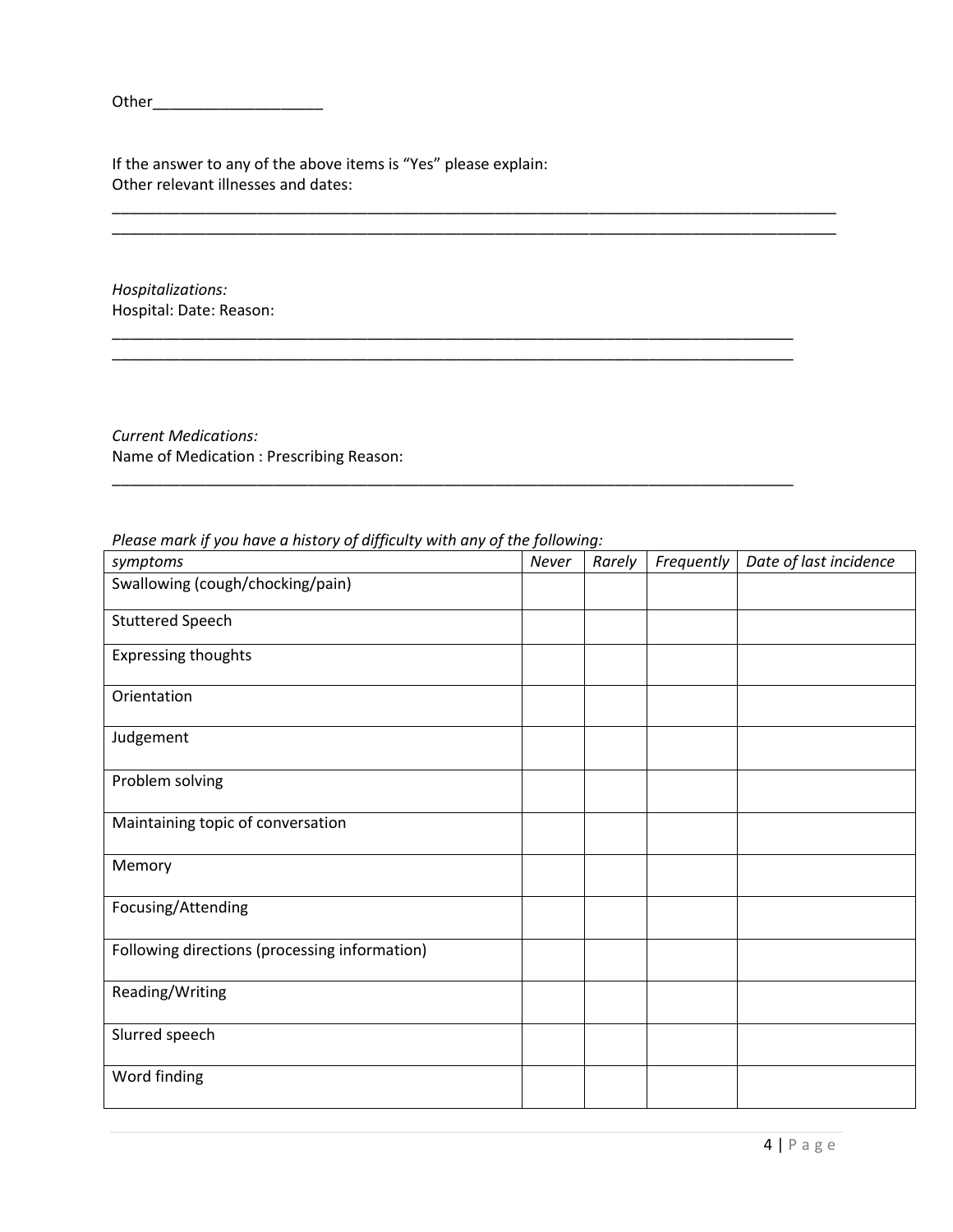# **Therapy Essentials Inc CONSENT FOR USE AND DISCLOSURE for PAYMENT & HEALTHCARE OPERATION RIGHT TO RESTICT AND/OR REVOKE AUTHORIZATION**

Patient Name: \_\_\_\_\_\_\_\_\_\_\_\_\_\_\_\_\_\_\_\_\_\_\_\_\_\_\_\_

#### **Section A: Consent for Treatment, Payment and Health Care Operations**

**Consent to Treatment:** I hereby grant my authorization and consent to Therapy Essentials Inc. for evaluation and treatment of the named patient for medically necessary conditions and/or developmental delays requiring speech language therapy, and certify that no guarantee of assurance has been made as to the results obtained under the care of Therapy Essentials Inc.

**Authorization to Release Medical Records:** I authorize Therapy Essentials Inc. to release any medical information in connection with these services to health insurance, physicians, or any other third-party involved in the ongoing treatment of this patient.

In other words, please list the healthcare professionals (i.e. pediatricians, schools etc.) that you give our office authorization to send a copy of the paperwork to and/or discuss results of the evaluation on-going progress etc.

This consent is authorized for the following health care provider(s):

| Name: | Address: |
|-------|----------|
| Name: | Address: |
| Name: | Address: |

I understand that I have the right to review this office's Notice of Information Practices upon request or receive an electronic copy via e-mail. I understand that I have the right to request that this provider restrict how protected health information is used or disclosed to carry out treatment, payment or healthcare operations. I have the right to revoke this consent in writing except to the extent that the provider has taken action prior to the revocation. I understand that this authorization is voluntary.

\_\_\_\_\_\_\_\_\_\_\_\_\_\_\_\_\_\_\_\_\_\_\_\_\_\_\_\_\_\_\_\_\_\_\_\_ \_\_\_\_\_\_\_\_\_\_\_\_\_\_\_\_\_\_\_

Signature of patient or patient's representative Date Date Date

\_\_\_\_\_\_\_\_\_\_\_\_\_\_\_\_\_\_\_\_\_\_\_\_\_\_\_\_\_\_\_\_\_\_\_\_\_\_

Printed name of patient's representative: